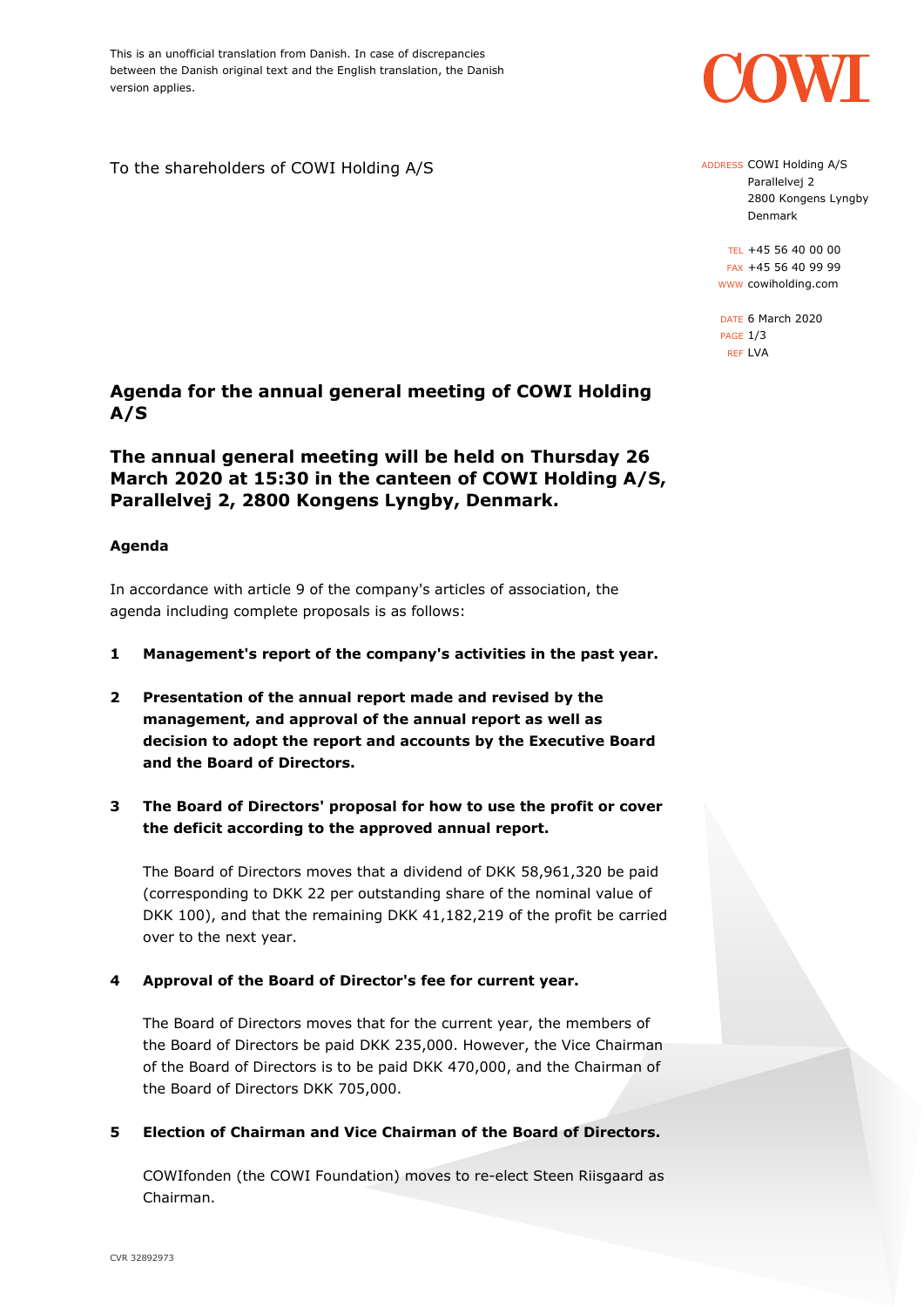

#### PAGE 2/3

COWIfonden furthermore moves to re-elect Jukka Pertola as Vice Chairman.

Information about the directorships and executive positions of Steen Risgaard and Jukka Pertola can be found on page 44 in the annual report.

#### **6 Election of the other members of the Board of Directors.**

COWIfonden moves to re-elect Thomas Plenborg, Henriette Hallberg Thygesen, Henrik Andersen and Birgit Farstad Larsen as members of the Board of Directors.

Information about the directorships and executive positions of Thomas Plenborg, Henriette Hallberg Thygesen, Henrik Andersen and Birgit Farstad Larsen can be found on page 44 in the annual report.

## **7 Election of state-authorised public accountant to serve as the company's auditor in the period until the next general meeting.**

The Board of Directors moves to re-elect PricewaterhouseCoopers Statsautoriseret Revisionspartnerselskab.

- **8 Consideration of any proposals from the Board of Directors or shareholders.**
	- **a) Changes to the company's articles of association**

## *i) Article 7.1.1 (Authority for the Board of Directors to increase the capital)*

The Board of Directors proposes that the authority to increase the capital, stated in article 7.1.1, be renewed for an additional five years since the current authority expires on 25 March 2020.

Thus, the wording of article 7.1.1. is changed to:

*"During the period up to 26 March 2025, the Board of Directors is authorised to increase the Company's B share capital on one or several occasions by issuing new shares of a nominal value of up to DKK 60,406,300. The new shares are to be non-negotiable instruments and must be registered in the names of the holders. The increase may be by cash or non-cash contribution in full and may be completed without preemption rights for the Company's existing shareholders, provided, however, that A shareholders will always be entitled to subscribe for the required number of B shares required to maintain an ownership interest of not less than 10.1 per cent of the B share capital. Any future capital*